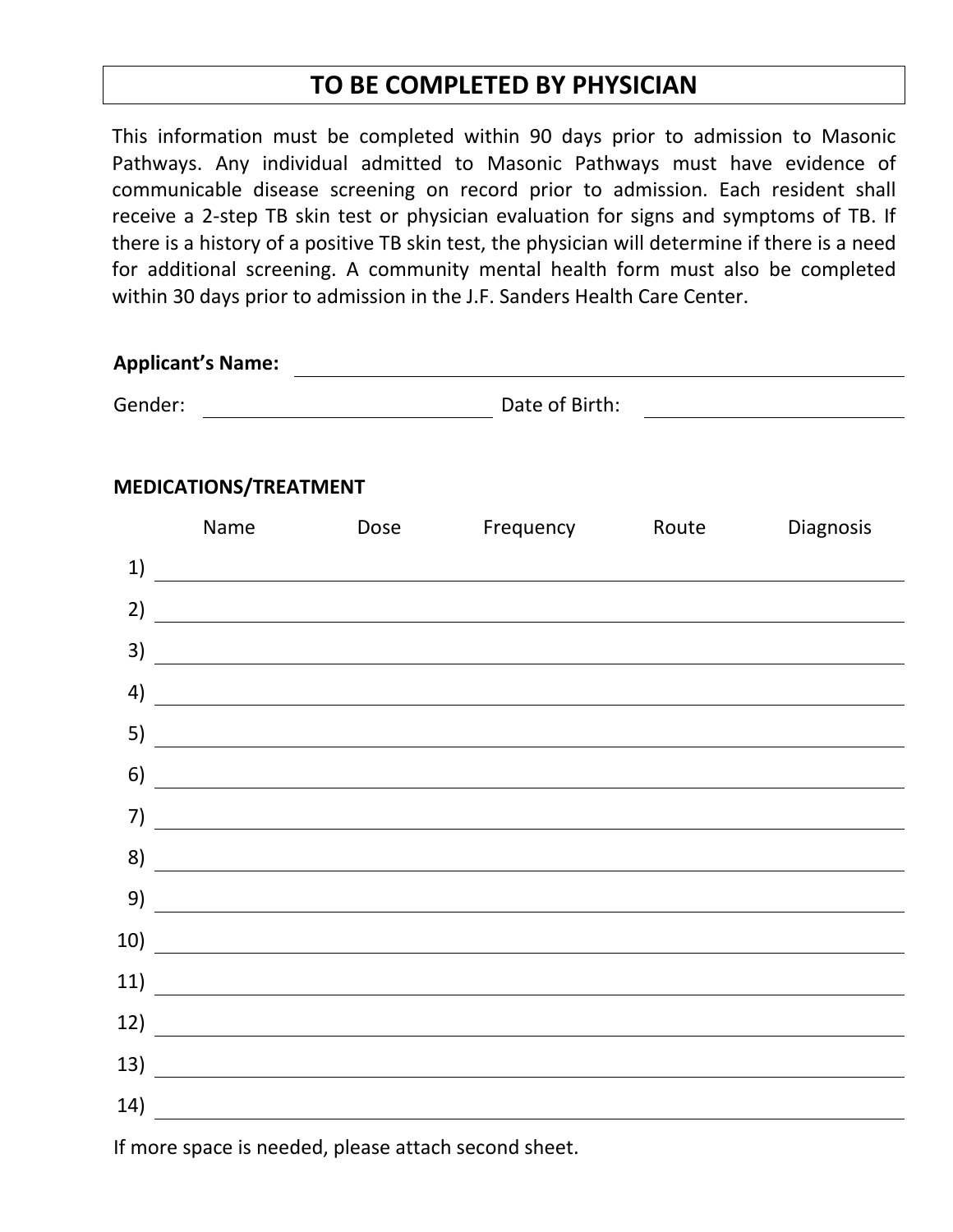| <b>Applicant's Name:</b>                                                                                                            |                    |                           |                      |  |  |  |
|-------------------------------------------------------------------------------------------------------------------------------------|--------------------|---------------------------|----------------------|--|--|--|
| Does the applicant use tobacco?<br>$[$ $]$ No                                                                                       | [ ] Yes, Frequency |                           |                      |  |  |  |
| $[$ $]$ No<br>Does the applicant use alcohol?<br>J Yes, Frequency                                                                   |                    |                           |                      |  |  |  |
| Please list any known allergies:<br>Date of last<br>Date of last<br>Colonoscopy _<br>Mammogram                                      |                    | Date of last<br>Pap Smear |                      |  |  |  |
| Pneumococcal Vaccine? [ ] Yes<br>$\lceil$ $\rceil$ No                                                                               | If yes, give date  |                           |                      |  |  |  |
|                                                                                                                                     |                    | Date of last PPD          |                      |  |  |  |
| Glasses [ ] Yes [ ] No Hearing Aids [ ] Yes [ ] No<br>Please include copies of recent audiograms, audiology or ENT reports.         |                    | Dentures [ ] Yes          | $\lceil$ $\rceil$ No |  |  |  |
| Cognitive:<br>Excellent<br><b>Memory</b>                                                                                            | Good<br>Fair       | Poor                      | <b>MMSE Score</b>    |  |  |  |
| Excellent<br><b>Orientation</b>                                                                                                     | Good<br>Fair       | Poor                      |                      |  |  |  |
| Excellent<br>Judgement<br>If cognitive impairments exist, please include copies of laboratory, imaging and psychometric testing.    | Good<br>Fair       | Poor                      |                      |  |  |  |
| <b>Curent or Past Psychiatric Diagnoses:</b>                                                                                        |                    |                           |                      |  |  |  |
| None Known<br><b>Anxiety Depression</b>                                                                                             | Psychosis          | Other                     |                      |  |  |  |
| Any known psychiatric hospitalizations or formal outpatient psychiatric care? [ ] Yes<br>If yes please include dates and providers. |                    |                           | 1 No                 |  |  |  |
| <b>Functional Status:</b><br><b>Eating</b>                                                                                          | Independent        | Assisted                  | Dependent            |  |  |  |
| <b>Toileting (Bladder)</b>                                                                                                          | Independent        | Assisted                  | Dependent            |  |  |  |
| <b>Toileting (Bowel)</b>                                                                                                            | Independent        | Assisted                  | Dependent            |  |  |  |
| <b>Bathing</b>                                                                                                                      | Independent        | Assisted                  | Dependent            |  |  |  |
| <b>Dressing</b>                                                                                                                     | Independent        | Assisted                  | Dependent            |  |  |  |
| <b>Transferring</b>                                                                                                                 | Independent        | Assisted                  | Dependent            |  |  |  |
| <b>Ambulation</b>                                                                                                                   | Independent        | Assisted                  | Dependent            |  |  |  |
| Is applicant competent in managing their own medications?                                                                           |                    | [ ] Yes<br>$[$ $]$ No     |                      |  |  |  |
| In order to prevent any delays in the processing of<br>your patient's application, please promptly fax to:                          |                    | Physician's Signature     |                      |  |  |  |
|                                                                                                                                     |                    | <b>Printed Name</b>       |                      |  |  |  |
| <b>Masonic Pathways</b><br><b>Residential Assisted Living &amp; Village Estates</b><br>Phone 989-466-3849 - Fax 989-466-3019        | Date:              |                           |                      |  |  |  |
|                                                                                                                                     | Address:           |                           |                      |  |  |  |
| J.F. Sanders Health Care Center<br>Phone 989-466-3818 - Fax 989-466-4438                                                            |                    |                           |                      |  |  |  |
|                                                                                                                                     | Phone:             |                           |                      |  |  |  |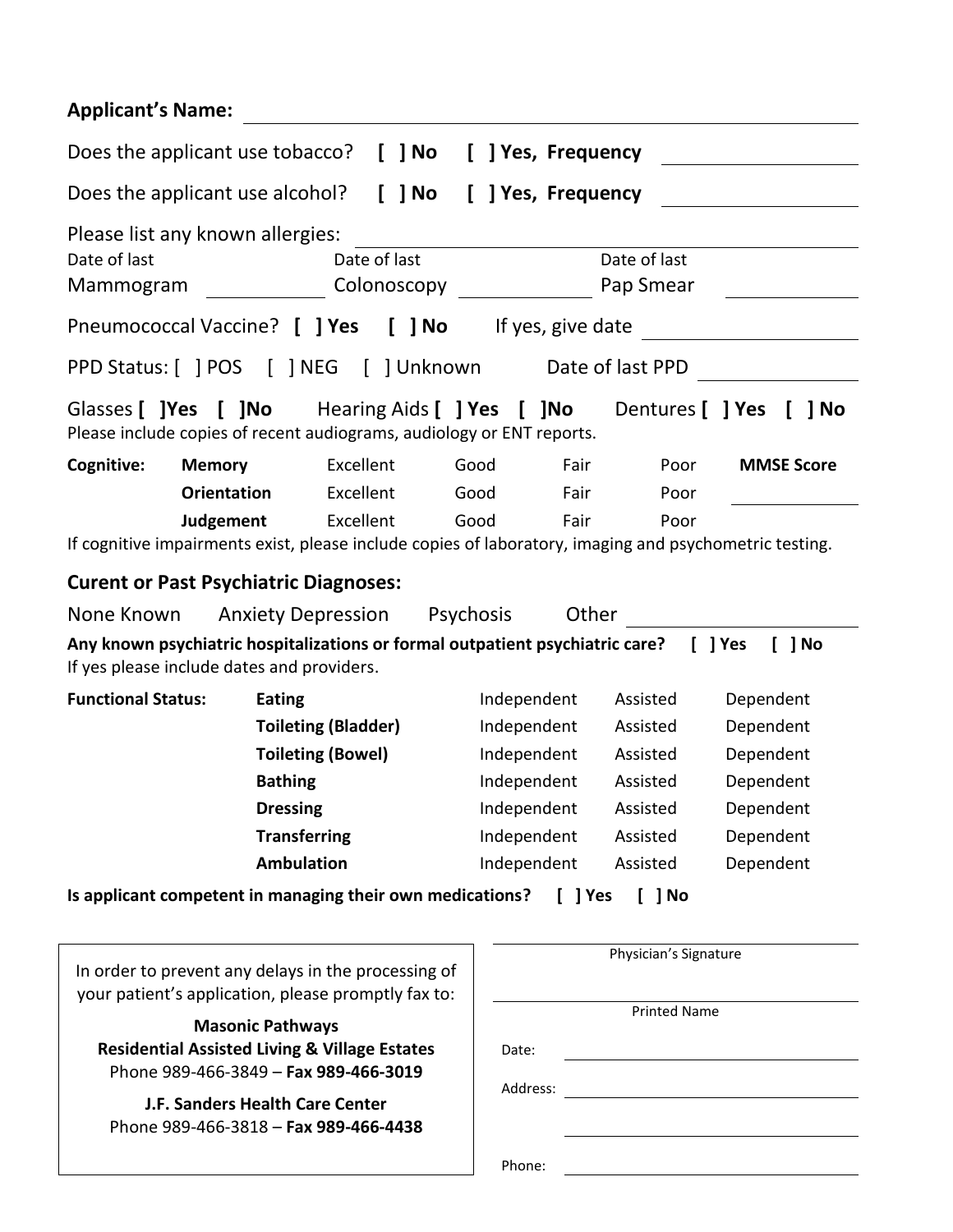## **Medical Records Request List**

In order to provide the highest quality of medical care it is important that the medical staff at Masonic Pathways has access to your previous health care records. Please complete this form and return it to the Admissions Office, along with a signed Medical Records Release Form for each provider listed, as soon as possible. With your prompt cooperation, our staff will make every effort to obtain your health care records prior to your arrival.

| <b>Primary Physician</b><br><b>Street Address:</b><br><u> 1989 - Johann Stoff, deutscher Stoffen und der Stoffen und der Stoffen und der Stoffen und der Stoffen und der</u><br>City, State Zipcode<br><u> Alexandria de la contrada de la contrada de la contrada de la contrada de la contrada de la contrada de la c</u><br>Phone: $($ )<br>Fax: ( )<br><b>Dentist</b><br>the control of the control of the control of the control of the control of the control of the control of the control of the control of the control of the control of the control of the control of the control of the control<br>Street Address: <u>Communication</u><br>City, State Zipcode<br><u> Alexandria de la contrada de la contrada de la contrada de la contrada de la contrada de la contrada de la c</u><br>Fax: ( ) <u>___________________</u><br>Optometrist<br><u> 1989 - Johann Stoff, amerikansk politiker (d. 1989)</u><br>Phone: ( )<br>Fax: $($ and $)$<br><b>Specialist</b><br>City, State Zipcode<br><u> 1989 - Johann Barn, mars ann an t-Amhain Aonaichte ann an t-Aonaichte ann an t-Aonaichte ann an t-Aonaichte a</u><br>Phone: $\begin{pmatrix} 1 & 1 \\ 1 & 1 \end{pmatrix}$<br>Fax: $($ )<br>Treated for:<br><u> 1989 - John Stein, Amerikaansk politiker (</u><br><b>Specialist</b> |
|-------------------------------------------------------------------------------------------------------------------------------------------------------------------------------------------------------------------------------------------------------------------------------------------------------------------------------------------------------------------------------------------------------------------------------------------------------------------------------------------------------------------------------------------------------------------------------------------------------------------------------------------------------------------------------------------------------------------------------------------------------------------------------------------------------------------------------------------------------------------------------------------------------------------------------------------------------------------------------------------------------------------------------------------------------------------------------------------------------------------------------------------------------------------------------------------------------------------------------------------------------------------------------------------------|
|                                                                                                                                                                                                                                                                                                                                                                                                                                                                                                                                                                                                                                                                                                                                                                                                                                                                                                                                                                                                                                                                                                                                                                                                                                                                                                 |
|                                                                                                                                                                                                                                                                                                                                                                                                                                                                                                                                                                                                                                                                                                                                                                                                                                                                                                                                                                                                                                                                                                                                                                                                                                                                                                 |
|                                                                                                                                                                                                                                                                                                                                                                                                                                                                                                                                                                                                                                                                                                                                                                                                                                                                                                                                                                                                                                                                                                                                                                                                                                                                                                 |
|                                                                                                                                                                                                                                                                                                                                                                                                                                                                                                                                                                                                                                                                                                                                                                                                                                                                                                                                                                                                                                                                                                                                                                                                                                                                                                 |
|                                                                                                                                                                                                                                                                                                                                                                                                                                                                                                                                                                                                                                                                                                                                                                                                                                                                                                                                                                                                                                                                                                                                                                                                                                                                                                 |
|                                                                                                                                                                                                                                                                                                                                                                                                                                                                                                                                                                                                                                                                                                                                                                                                                                                                                                                                                                                                                                                                                                                                                                                                                                                                                                 |
|                                                                                                                                                                                                                                                                                                                                                                                                                                                                                                                                                                                                                                                                                                                                                                                                                                                                                                                                                                                                                                                                                                                                                                                                                                                                                                 |
|                                                                                                                                                                                                                                                                                                                                                                                                                                                                                                                                                                                                                                                                                                                                                                                                                                                                                                                                                                                                                                                                                                                                                                                                                                                                                                 |
|                                                                                                                                                                                                                                                                                                                                                                                                                                                                                                                                                                                                                                                                                                                                                                                                                                                                                                                                                                                                                                                                                                                                                                                                                                                                                                 |
|                                                                                                                                                                                                                                                                                                                                                                                                                                                                                                                                                                                                                                                                                                                                                                                                                                                                                                                                                                                                                                                                                                                                                                                                                                                                                                 |
|                                                                                                                                                                                                                                                                                                                                                                                                                                                                                                                                                                                                                                                                                                                                                                                                                                                                                                                                                                                                                                                                                                                                                                                                                                                                                                 |
|                                                                                                                                                                                                                                                                                                                                                                                                                                                                                                                                                                                                                                                                                                                                                                                                                                                                                                                                                                                                                                                                                                                                                                                                                                                                                                 |
|                                                                                                                                                                                                                                                                                                                                                                                                                                                                                                                                                                                                                                                                                                                                                                                                                                                                                                                                                                                                                                                                                                                                                                                                                                                                                                 |
|                                                                                                                                                                                                                                                                                                                                                                                                                                                                                                                                                                                                                                                                                                                                                                                                                                                                                                                                                                                                                                                                                                                                                                                                                                                                                                 |
|                                                                                                                                                                                                                                                                                                                                                                                                                                                                                                                                                                                                                                                                                                                                                                                                                                                                                                                                                                                                                                                                                                                                                                                                                                                                                                 |
|                                                                                                                                                                                                                                                                                                                                                                                                                                                                                                                                                                                                                                                                                                                                                                                                                                                                                                                                                                                                                                                                                                                                                                                                                                                                                                 |
|                                                                                                                                                                                                                                                                                                                                                                                                                                                                                                                                                                                                                                                                                                                                                                                                                                                                                                                                                                                                                                                                                                                                                                                                                                                                                                 |
|                                                                                                                                                                                                                                                                                                                                                                                                                                                                                                                                                                                                                                                                                                                                                                                                                                                                                                                                                                                                                                                                                                                                                                                                                                                                                                 |
| the control of the control of the control of the control of the control of the control of the control of the control of the control of the control of the control of the control of the control of the control of the control<br><b>Street Address:</b>                                                                                                                                                                                                                                                                                                                                                                                                                                                                                                                                                                                                                                                                                                                                                                                                                                                                                                                                                                                                                                         |
| City, State Zipcode                                                                                                                                                                                                                                                                                                                                                                                                                                                                                                                                                                                                                                                                                                                                                                                                                                                                                                                                                                                                                                                                                                                                                                                                                                                                             |
| $\overline{\phantom{a}}$<br>Fax:<br>Phone: (                                                                                                                                                                                                                                                                                                                                                                                                                                                                                                                                                                                                                                                                                                                                                                                                                                                                                                                                                                                                                                                                                                                                                                                                                                                    |
| Treated for:<br><u> 1989 - Andrea State Barbara, amerikan per</u>                                                                                                                                                                                                                                                                                                                                                                                                                                                                                                                                                                                                                                                                                                                                                                                                                                                                                                                                                                                                                                                                                                                                                                                                                               |
| Hospital<br><u> 1989 - Johann Barn, amerikansk politiker (d. 1989)</u>                                                                                                                                                                                                                                                                                                                                                                                                                                                                                                                                                                                                                                                                                                                                                                                                                                                                                                                                                                                                                                                                                                                                                                                                                          |
|                                                                                                                                                                                                                                                                                                                                                                                                                                                                                                                                                                                                                                                                                                                                                                                                                                                                                                                                                                                                                                                                                                                                                                                                                                                                                                 |
| City, State Zipcode                                                                                                                                                                                                                                                                                                                                                                                                                                                                                                                                                                                                                                                                                                                                                                                                                                                                                                                                                                                                                                                                                                                                                                                                                                                                             |
| <u> 1980 - John Stein, Amerikaansk politiker (</u><br>Phone: ( <u>)</u><br>Fax: $($                                                                                                                                                                                                                                                                                                                                                                                                                                                                                                                                                                                                                                                                                                                                                                                                                                                                                                                                                                                                                                                                                                                                                                                                             |
| Treated for:                                                                                                                                                                                                                                                                                                                                                                                                                                                                                                                                                                                                                                                                                                                                                                                                                                                                                                                                                                                                                                                                                                                                                                                                                                                                                    |
| If yes, provide dates<br>Hospital Stay in past year? [ ] Yes [ ] No                                                                                                                                                                                                                                                                                                                                                                                                                                                                                                                                                                                                                                                                                                                                                                                                                                                                                                                                                                                                                                                                                                                                                                                                                             |